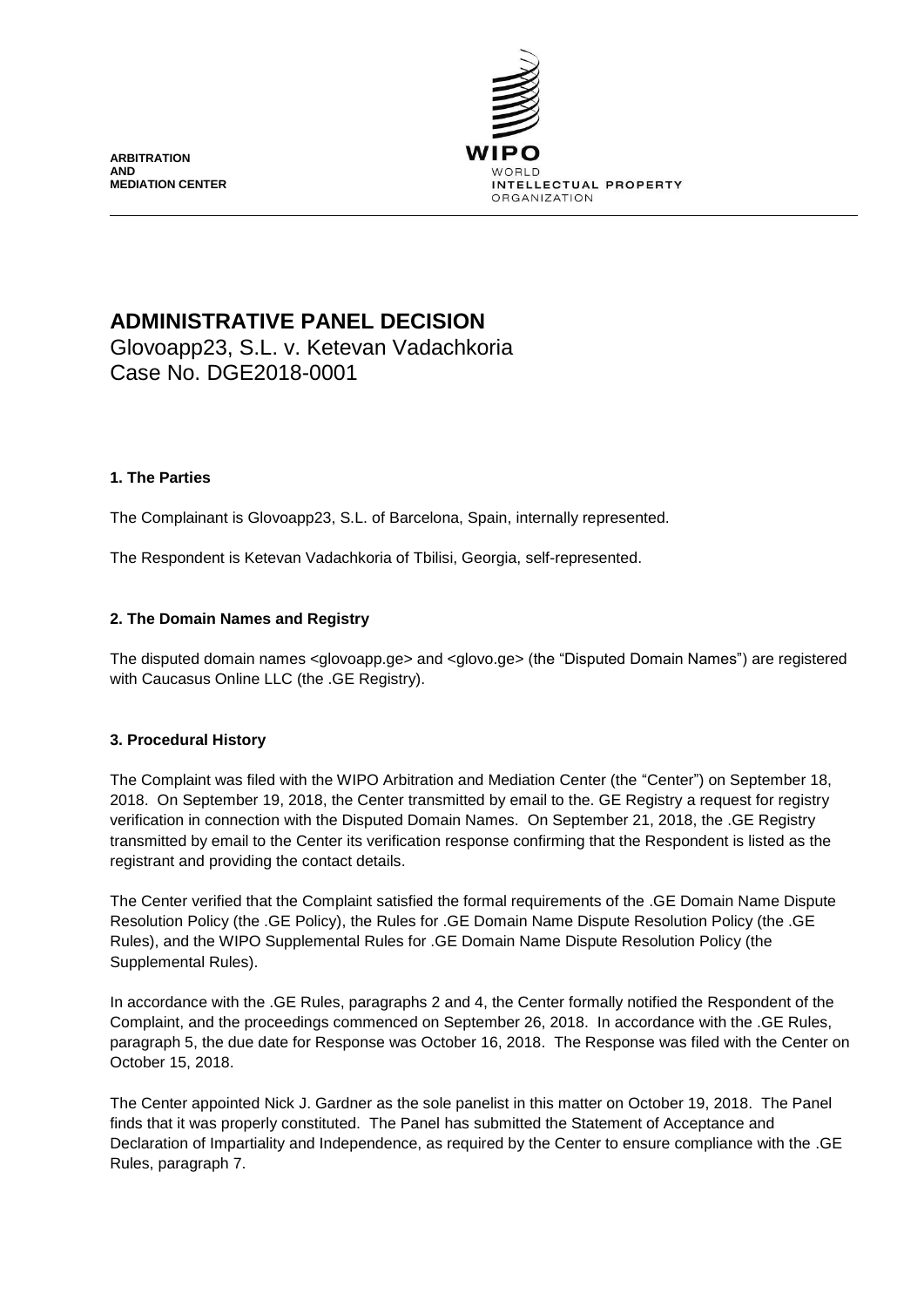#### page 2

On October 22, 2018 the Panel issued a Procedural Order directing each Party to file further submissions explaining in more detail matters they had raised. Each Party subsequently filed a supplementary submission in accordance with this Order. For convenience and ease of reference the Panel will treat the material contained in each of these submissions as part of the Complaint and Response respectively.

## **4. Factual Background**

The Complainant is a Spanish company. Its primary activity is the development and management of a technology platform. This platform offers to the public a service which the Complainant calls "glovo" which by means of a smartphone app (called the "glovo app") enables individuals in cities where the service operates to place orders with local shops which will then be delivered to the customer by a third party independent courier.

The Complainant's business commenced in 2015 and appears to have been successful. It is now available in over 60 cities in different countries around the world.

In July 2018, the Complainant raised EUR 115 million in financing. The evidence indicates this funding transaction completed on July 18, 2018. The evidence also indicated there had been at least two previous funding rounds where the Complainant had previously raised substantial sums from investors.

The Complainant creates subsidiaries in countries where it provides its service. In September 2018 it has created such a subsidiary in Georgia, Glovoapp Georgia LLC. In general terms the Complainant registers and uses domain names in the format <glovo.countrycode> and <glovoapp.countrycode> in each country it operates and it has well over 50 such domain names.

The Complainant owns several trademarks for the word "glovo" in stylized and coloured form – see for example international registration 1412099 registered on April 23, 2018.

The Respondent is an individual resident in Georgia. She registered the Disputed Domain Names on July 8, 2018 and both of them resolve to parked pages.

### **5. Parties' Contentions**

### **A. Complainant**

The Complaint is relatively short and contains a limited amount of information about the Complainant.

The Complainant says its technology platform allows local stores in cities where the service is provided to offer their products by means of a mobile or web application. It claims to be different from other similar services because it says the platform allows users to buy or deliver almost anything in their city at the press of a button on their smartphone, the platform connects the order to the nearest available couriers and therefore optimizes distance and time.

The Complainant says its mission is to help small urban stores fight back against giant online retailers. It says it aims to take the legwork out of city shopping and enhance the attractiveness of buying locally while making life easier for its customers.

The Complainant's case is in summary as follows:

- a) The Disputed Domain Names are confusingly similar to its GLOVO trademark.
- b) The Respondent does not have any rights or legitimate interests in the Disputed Domain Names.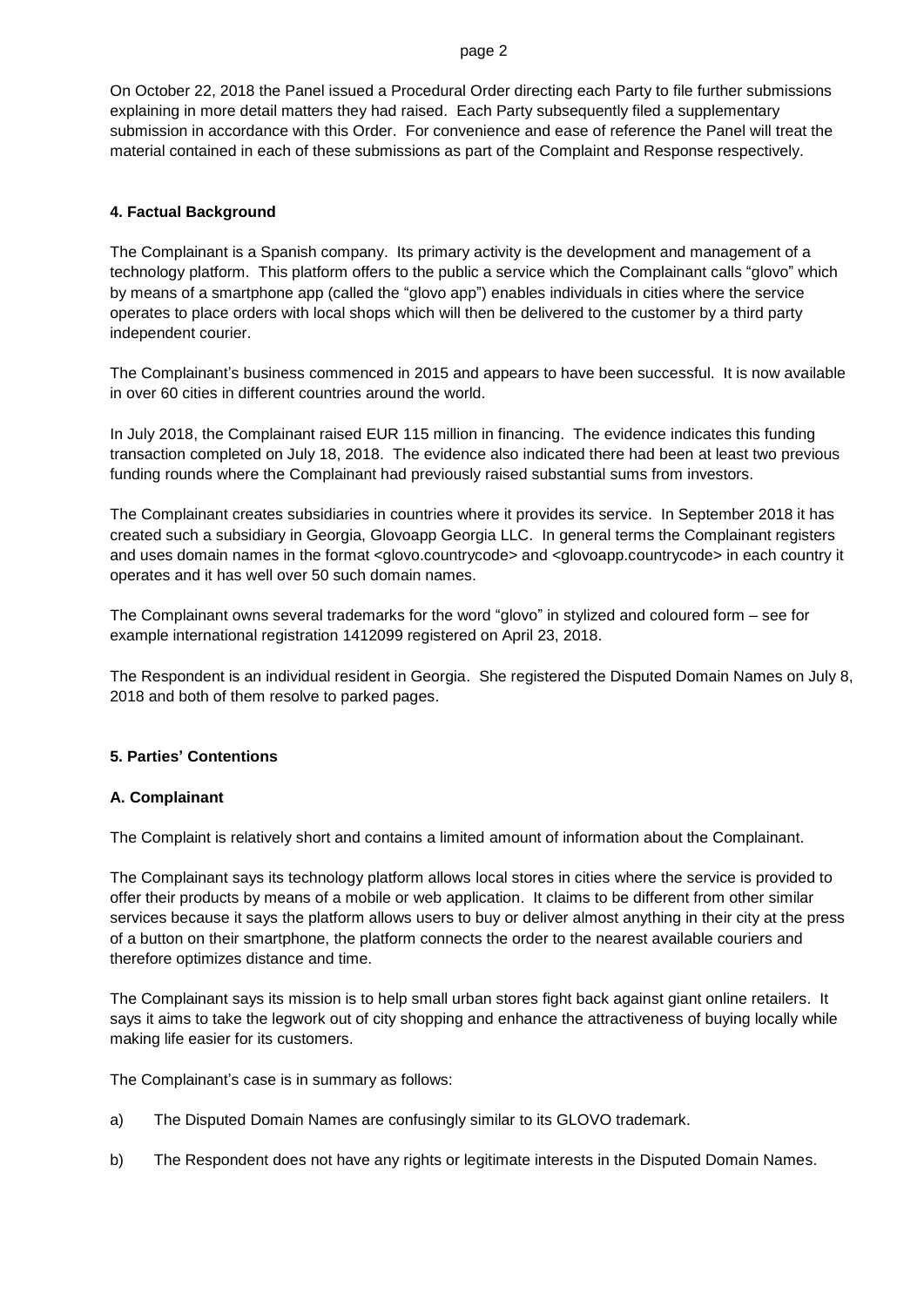#### page 3

c) The Respondent registered and used the Disputed Domain Name in bad faith. The Complainant relies upon a series of telephone calls where the Respondent offered to sell the Disputed Domain Names to the Complainant. It says these prove the Respondent's bad faith. These telephone calls are discussed below.

# **B. Respondent**

The Respondent in essence makes two points. She denies having any knowledge of the Complainant or its business when she registered the Disputed Domain Names. She says they were chosen in anticipation of starting a family business involving the sale of gloves. She points out the date of registration of the Disputed Domain Names; July 8, 2018 is prior to the date the Complainant's financing round closed on July 18, 2018. She also disputes that the Complainant has any relevant trademark rights in Georgia.

The Respondent accordingly says she has a legitimate interest in the Disputed Domain Names and denies acting in bad faith.

# **6. Discussion and Findings**

Preliminary issue - Nature of the .GE Policy

So far as the .GE Policy is concerned the Panel notes that it is substantially similar to (though not identical to) the Uniform Domain Name Dispute Resolution Policy (the "UDRP") as adopted by the Internet Corporation for Assigned Names and Numbers ("ICANN"). The Panel will where appropriate apply principles that have been established in relation to the UDRP in determining this dispute.

### Substantive Issues

Paragraph 4(a) of the .GE Policy states that the Complainant must prove each of the three following elements:

(i) the Disputed Domain Names are identical or confusingly similar to a trademark or service mark in which the Complainant has rights;

(ii) the Respondent has no rights or legitimate interests in respect of the Disputed Domain Names;

(iii) the Disputed Domain Names have been registered or are being used in bad faith.

# **A. Identical or Confusingly Similar**

The Complainant clearly has registered trademarks in respect of the term "glovo" (the "GLOVO trademark"). These all seem to be for the term in a stylised and coloured format but the word "glovo" is in each case the predominant feature of the trademark. In these circumstances the Panel concludes the Disputed Domain Names are each confusingly similar to the GLOVO trademark. Confusing similarity between a domain name and a device mark which includes words or letters is a readily accepted principle where the words or letters comprise a prominent part of the trademark in question – see for example *EFG Bank European Financial Group SA v. Jacob Foundation*, WIPO Case No. D2000-0036 and *Sweeps Vacuum & Repair Centre, Inc. v. Nett Corp.*, WIPO Case No. D2001-0031.

The Panel considers the Disputed Domain Name <glovo.ge> to be confusingly similar to the GLOVO trademark as it is well established that the Top-Level Domain ("TLD"), in this case ".ge", does not generally affect the domain name for the purpose of determining whether it is identical or confusingly similar – see for example *Rollerblade, Inc. v. Chris McCrady*, WIPO Case No. D2000-0429.

The Panel considers the Disputed Domain Name <glovoapp.ge> to be confusingly similar to the GLOVO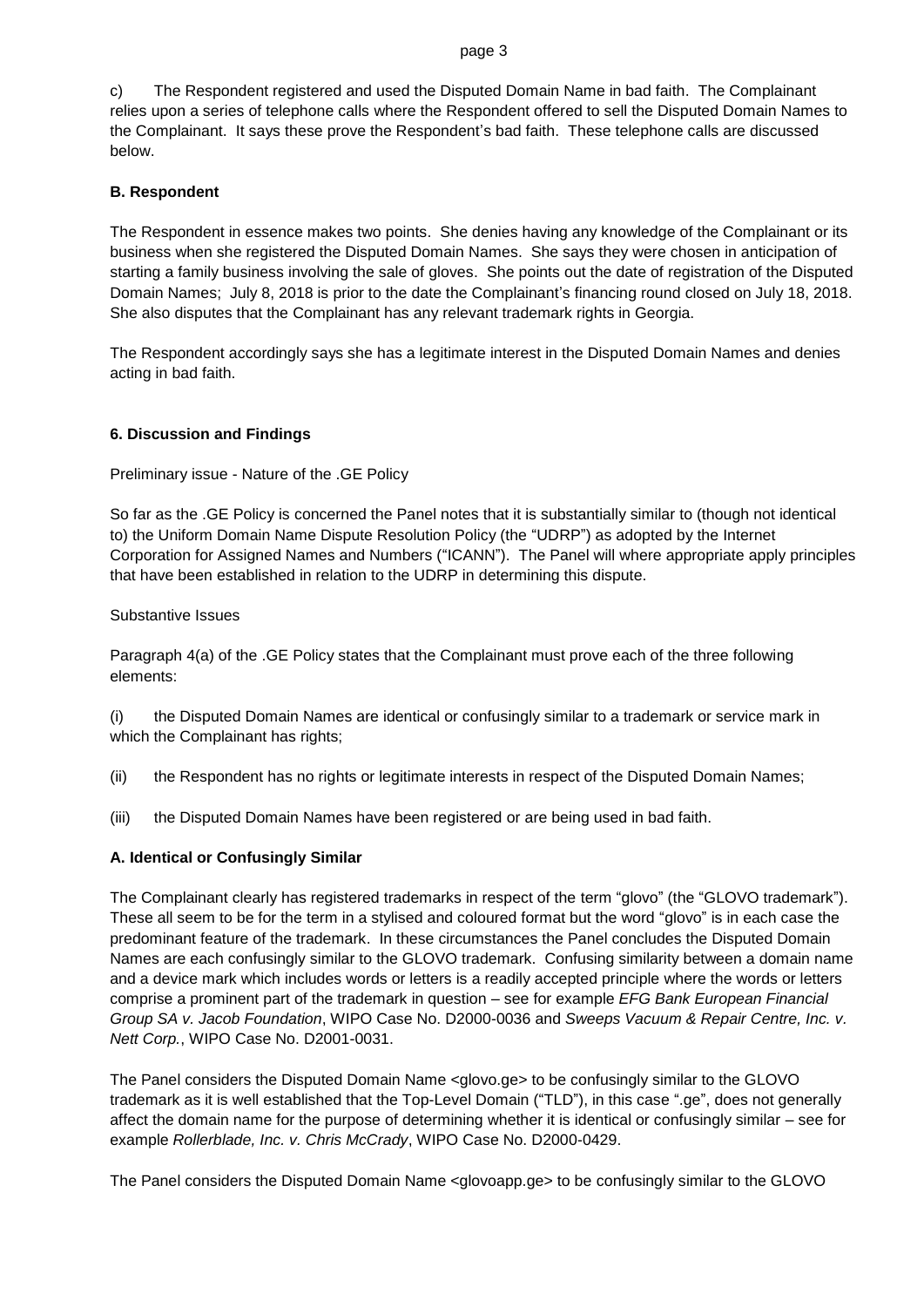trademark as it is well established that the addition of a descriptive term (such as here "app") to the disputed domain name has little, if any, effect on a determination of identity or confusing similarity between the domain name and the mark (*Quixtar Investments, Inc. v. Dennis Hoffman*, WIPO Case No. D2000-0253); furthermore, mere addition of a generic or descriptive term does not prevent a finding of confusing similarity under the first element (*PRL USA Holdings, Inc. v. Spiral Matrix*, WIPO Case No. D2006‑0189).

Accordingly, the Panel finds that the Disputed Domain Names are each confusingly similar to the Complainant's trademark and hence the first condition of paragraph 4(a) of the .GE Policy has been fulfilled.

# **B. Rights or Legitimate Interests**

The Complainant has not authorized, licensed, or permitted the Respondent to register or use the Disputed Domain Names or to use the GLOVO trademark. The Complainant has prior rights in the GLOVO trademark which precede the Respondent's registration of the Disputed Domain Names. The Complainant has therefore established a *prima facie* case that the Respondent has no rights or legitimate interests in the Disputed Domain Names and thereby the burden of production shifts to the Respondent to produce evidence demonstrating rights or legitimate interests in respect of the Disputed Domain Names (see, *e.g*., *Do The Hustle, LLC v. Tropic Web*, WIPO Case No. D2000-0624; *Croatia Airlines d.d. v. Modern Empire Internet Ltd.*, WIPO Case No. D2003-0455).

The Respondent's case is clear. She says firstly that she had never heard of the Complainant or its business and secondly that she registered the Disputed Domain Names with a view to starting a business in Georgia selling gloves.

The Respondent says that she has rights and legitimate interests in the Disputed Domain Names. In effect her case is that the following provision of the .GE Policy applies: "before any notice to you of the dispute, your use of, or demonstrable preparations to use, the domain name or a name corresponding to the domain name in connection with a *bona fide* offering of goods or services (paragraph 4(c)(i) of the .GE Policy)". She says she was under no obligation to commence her business straight away.

Looking at the evidence as a whole the Panel on the balance of probabilities does not accept the explanation offered by the Respondent. The Panel is conscious that proceedings under the .GE Policy are of a limited and restricted nature, do not involve oral hearings, discovery or cross examination, and hence are only applicable to clear cut cases, and it is not usually appropriate to decide disputed questions of fact or matters of truth or falsehood. That does not however mean the Panel cannot reach a conclusion as to the veracity of a case that is being advanced where the only evidence that is provided is in the form of conclusory statements that are inherently not credible, and which are not supported by relevant corroborative or third party evidence. The Panel considers this to be such a case. The Respondent's case is simply not credible and the Panel concludes that on the balance of probabilities the Respondent's claim to have independently decided to register the Disputed Domain Names without knowledge of the Complainant or its business is not true.

This is for the following reasons:

The Respondent has produced no corroborative evidence to support her claim to have intended to start a business selling gloves. There is no indication the Respondent has any experience relevant to such a venture and not a single piece of documentation relating to such a venture has been provided. The .GE Policy (above) requires "demonstrable" preparations to use and none have been shown.

Even if such a business was contemplated no explanation has been offered as to why the fanciful word "glovo" was thought to be suitable for a business based in Georgia.

No steps have yet been taken to commence such a business.

No evidence has been provided of what searches the Respondent did at the time she registered the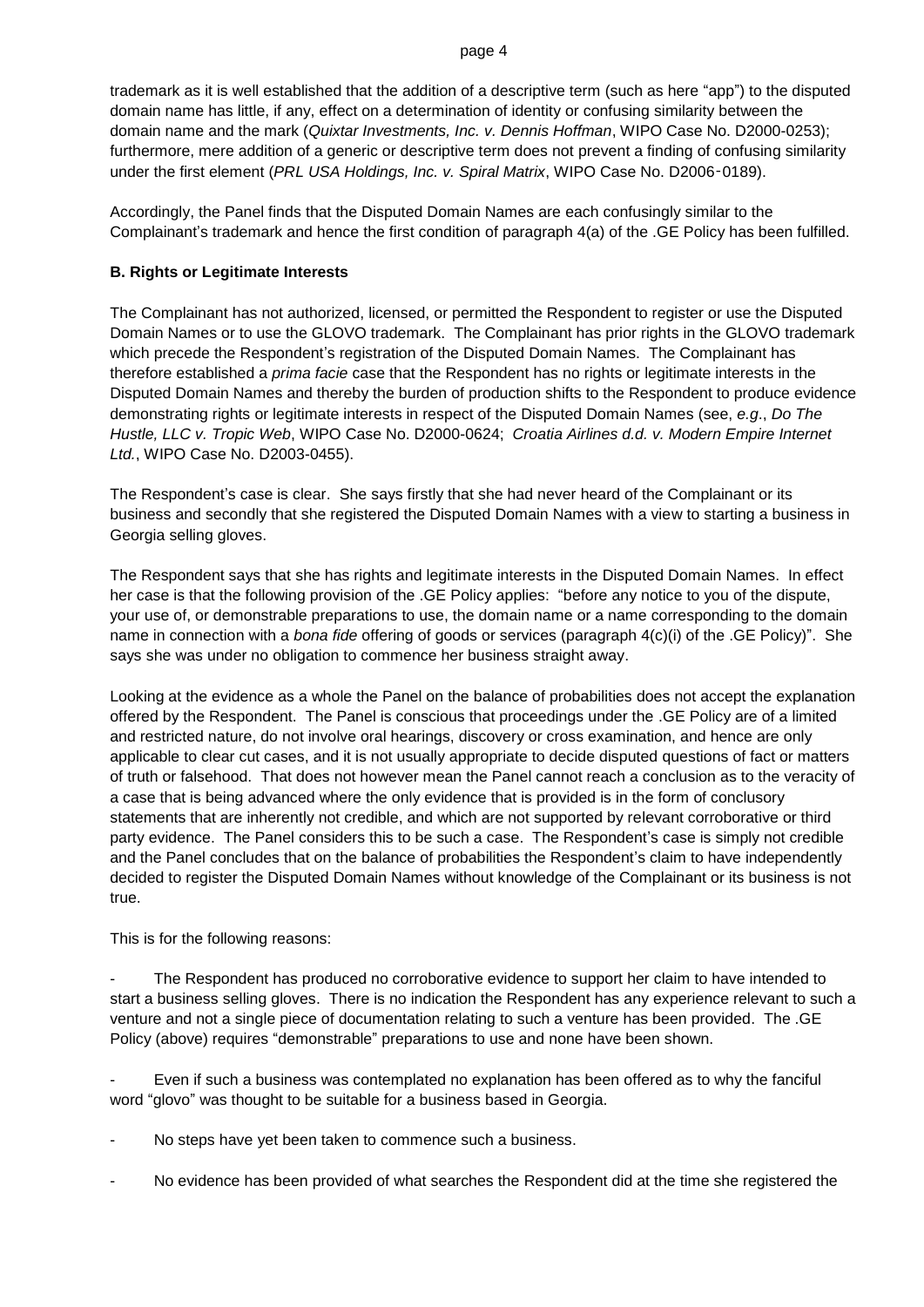Disputed Domain Names (despite the Panel expressly requesting the same). It seems likely that had the Respondent independently arrived at the name "glovo" she would have carried out at least some basic Internet searches as to its suitability which would have revealed the existence of the Complainant and its business. The Panel finds it difficult to believe the Respondent when she says she had never heard of the Complainant as at July 8, 2018.

All of the above factors suggest the Respondent's account is unlikely to be true. That is in the Panel's opinion confirmed when it considers the fact that the Respondent registered not only <glovo.ge> but also registered <glovoapp.ge>. No explanation has been provided as to why a business selling gloves would want a domain name comprising the term "glovoapp" which seems of no relevance whatsoever to such a business. The Complainant promotes its service under the name "glovo" and typically in each country it operates uses domain names comprising both "glovo" and "glovoapp" in conjunction with the relevant country code (see above) to promote its business. The level of coincidence that would have been required for the Respondent to have independently arrived at exactly the same two names is simply not believable in the absence of any credible corroborating evidence.

In reaching this conclusion the Panel has considered the Respondent's case that the Complainant's financing round closed on July 18, 2018 whereas she registered the Disputed Domain Names on July 8, 2018. The evidence does not enable the Panel to assess what, if any, publicity was circulating about the Complainant's financing prior to July 8, 2018 but it is clear that in any event the Complainant had by this date developed a substantial business which had been expanding internationally and was operating in many major cities. Whether or not the Respondent knew of the details of the financing round does not in the Panel's opinion matter – what is relevant is that the Respondent must, in the Panel's opinion, for the reasons explained above, have had the Complainant in mind when she registered the Disputed Domain Names.

The Panel therefore concludes that on balance, so far as the .GE Policy is concerned, the Complainant has established that the Respondent lacks rights or legitimate interests in the Disputed Domain Names.

#### **C. Registered and Used in Bad Faith**

For the same reasons as discussed above the Panel concludes that the Respondent must have known of the Complainant and decided to register the Disputed Domain Names because of the fact their nature corresponded to domain names used by the Complainant in other countries into which it had expanded its business. The Panel infers that the Respondent guessed that the Complainant would at some stage expand its business into Georgia and would then wish to acquire the Disputed Domain Names.

It appears clear the Respondent was correct and the Complainant did decide to expand into Georgia and discovered that the Respondent had registered the Disputed Domain Names.

There is no dispute that when the Complainant identified that the Respondent had registered the Disputed Domain Names it approached the Respondent and one or more telephone calls took place before the Respondent suggested to the Complainant that she was prepared to sell the Disputed Domain Names. The Respondent goes into considerable detail about the nature and length of these calls, and the fact that the Complainant made the first approach, but does not dispute that ultimately she offered to sell them for a substantial sum – the figure mentioned appears to be in dispute but the Respondent says it was EUR 10,000.

Paragraph 4(b) of the .GE Policy provides that evidence of the registration and use of a domain name in bad faith is established by "(i) circumstances indicating that you have registered or you have acquired the domain name primarily for the purpose of selling, renting, or otherwise transferring the domain name registration to the complainant who is the owner of the trademark or service mark or to a competitor of that complainant, for valuable consideration in excess of your documented out-of-pocket costs directly related to the domain name". In the present case the Panel concludes the Respondent opportunistically registered the Disputed Domain Names hoping to sell them to the Complainant for a sum significantly in excess of her acquisition costs. As such her conduct is squarely within this paragraph. The Panel does not consider it matters that